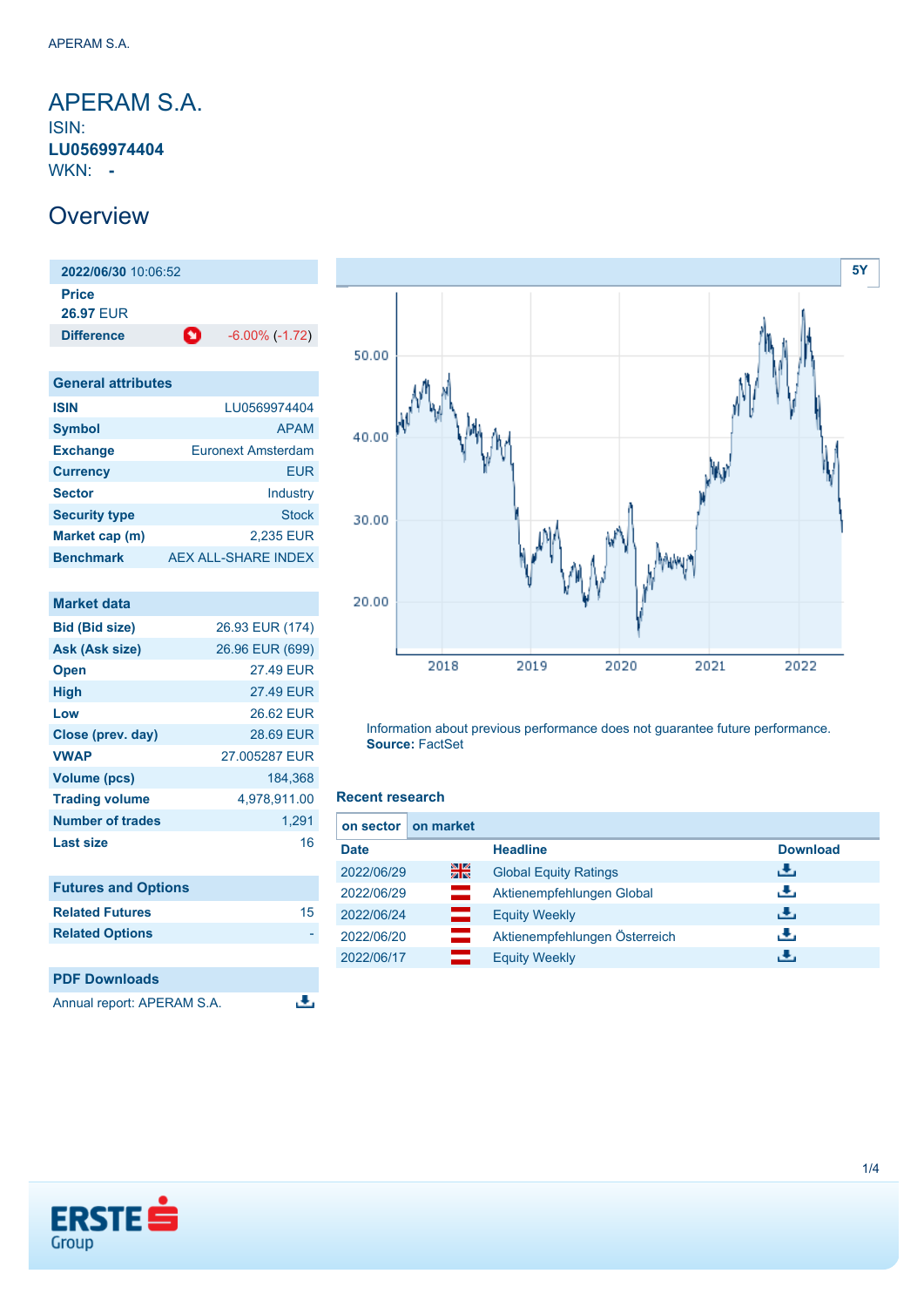# Details

**2022/06/30** 10:06:52

**Price 26.97** EUR

**Difference** -6.00% (-1.72)

| <b>General attributes</b> |                           |
|---------------------------|---------------------------|
| <b>ISIN</b>               | LU0569974404              |
| <b>Symbol</b>             | <b>APAM</b>               |
| <b>Exchange</b>           | <b>Euronext Amsterdam</b> |
| <b>Currency</b>           | FUR                       |
| <b>Sector</b>             | Industry                  |
| <b>Security type</b>      | <b>Stock</b>              |
| Market cap (m)            | 2,235 EUR                 |
| <b>Benchmark</b>          | AEX ALL-SHARE INDEX       |

| Market data             |                  |
|-------------------------|------------------|
| <b>Bid (Bid size)</b>   | 26.93 EUR (174)  |
| Ask (Ask size)          | 26.96 EUR (699)  |
| <b>Open</b>             | 27.49 EUR        |
| <b>High</b>             | 27.49 EUR        |
| Low                     | 26.62 FUR        |
| Close (prev. day)       | <b>28.69 EUR</b> |
| <b>VWAP</b>             | 27.005287 EUR    |
| <b>Volume (pcs)</b>     | 184.368          |
| <b>Trading volume</b>   | 4,978,911.00     |
| <b>Number of trades</b> | 1,291            |
| Last size               | 16               |

| <b>Performance and Risk</b> |           |            |           |
|-----------------------------|-----------|------------|-----------|
|                             | 6M        | 1Y         | <b>3Y</b> |
| Perf $(\%)$                 | $-40.45%$ | $-34.24\%$ | $+15.55%$ |
| Perf (abs.)                 | $-19.49$  | $-14.94$   | $+3.86$   |
| <b>Beta</b>                 | 1.29      | 1.15       | 1.25      |
| <b>Volatility</b>           | 44.03     | 38.47      | 40.37     |



Information about previous performance does not guarantee future performance. **Source:** FactSet

| <b>Price data</b>                           |                        |
|---------------------------------------------|------------------------|
| Ø price 5 days   Ø volume 5 days (pcs.)     | 29.18 EUR (247,901)    |
| Ø price 30 days   Ø volume 30 days (pcs.)   | 34.52 EUR (277,028)    |
| Ø price 100 days   Ø volume 100 days (pcs.) | 39.60 EUR (333,540)    |
| Ø price 250 days   Ø volume 250 days (pcs.) | 45.35 EUR (254,412)    |
| <b>YTD High   date</b>                      | 56.10 EUR (2022/01/20) |
| <b>YTD Low   date</b>                       | 28.22 EUR (2022/06/24) |
| 52 Weeks High   date                        | 56.10 EUR (2022/01/20) |
| 52 Weeks Low   date                         | 28.22 EUR (2022/06/24) |

```
All listings for APERAM S.A.
```

| Exchange $\Box$       | <b>Date</b>    | <b>Time Price</b> |                      | <b>Trading</b><br>volume (mio.) | Number of<br>trades |
|-----------------------|----------------|-------------------|----------------------|---------------------------------|---------------------|
| Vienna Stock Exchange | 2022/<br>06/28 |                   | 09:05 30.61 EUR 0.00 |                                 |                     |
| Tradegate             | 2022/<br>06/30 |                   | 09:47 26.80 EUR 0.04 |                                 | 8                   |
| <b>Stuttgart</b>      | 2022/<br>06/30 |                   | 08:05 27.95 EUR 0.00 |                                 |                     |
| <b>Munich</b>         | 2022/<br>06/30 |                   | 08:03 28.72 FUR 0.00 |                                 |                     |
| London Stock Exchange | 2022/          |                   | 09:00 28.61 EUR 0.00 |                                 |                     |

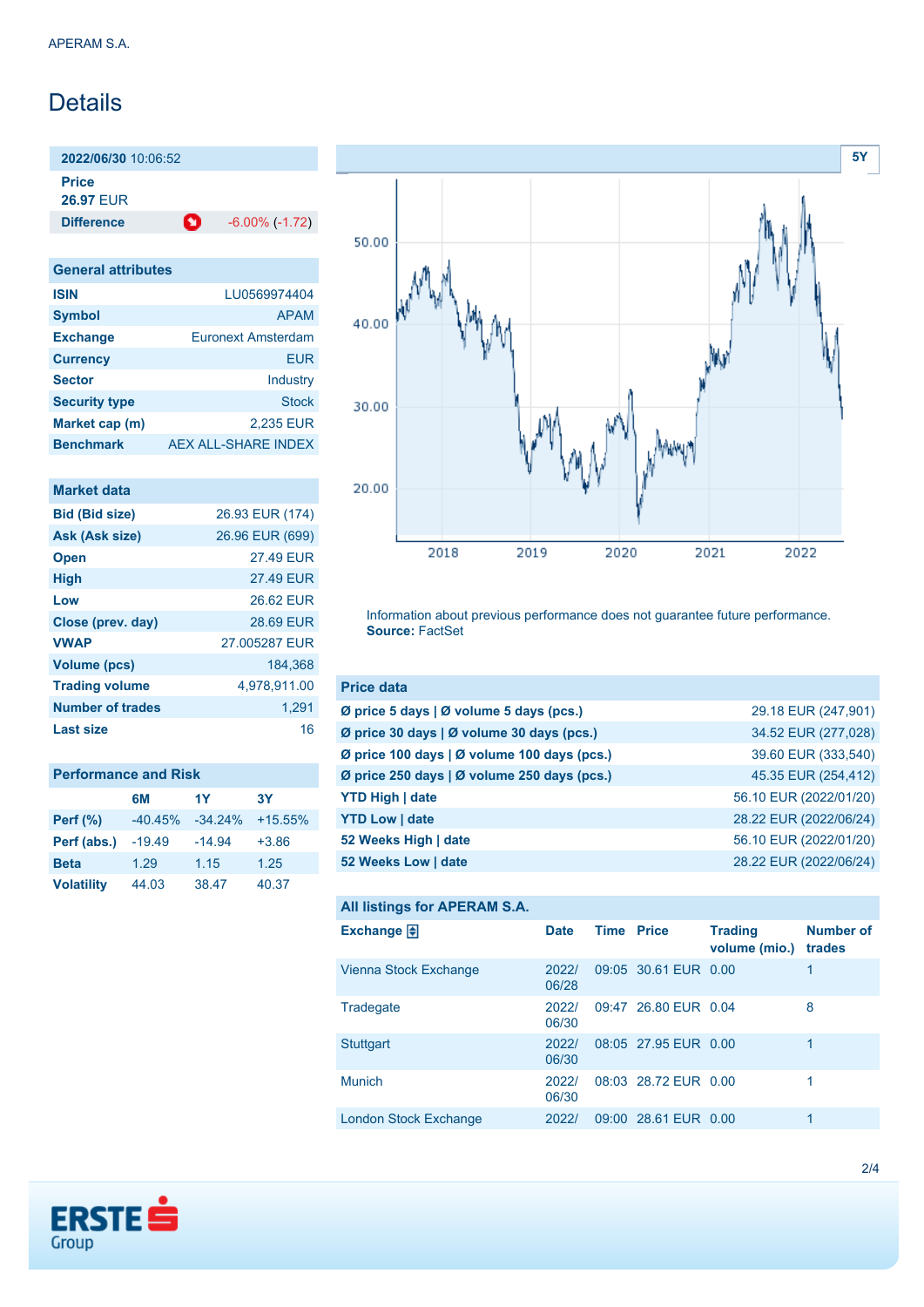| <b>European Trade Reporting</b> | 06/30          |                      |             |
|---------------------------------|----------------|----------------------|-------------|
| Hanover                         | 2022/<br>06/30 | 08:23 27.95 EUR 0.00 | 1           |
| Hamburg                         | 2022/<br>06/30 | 08:23 27.95 EUR 0.00 | 1           |
| Frankfurt                       | 2022/<br>06/30 | 09:08 27:00 EUR 0.00 | 1           |
| <b>FINRA other OTC Issues</b>   | 2022/<br>06/06 | 15:30 43.00 USD 0.00 | $\mathbf 1$ |
| Euronext Amsterdam              | 2022/<br>06/30 | 10:06 26.97 EUR 4.98 | 1.291       |
| <b>Duesseldorf</b>              | 2022/<br>06/30 | 10:01 26.84 EUR 0.00 | 4           |
| <b>Berlin</b>                   | 2022/<br>06/30 | 08:03 28.14 EUR 0.00 |             |
| <b>BME Continuous Market</b>    | 2022/<br>06/29 | 17:38 29.06 EUR 0.08 | 25          |